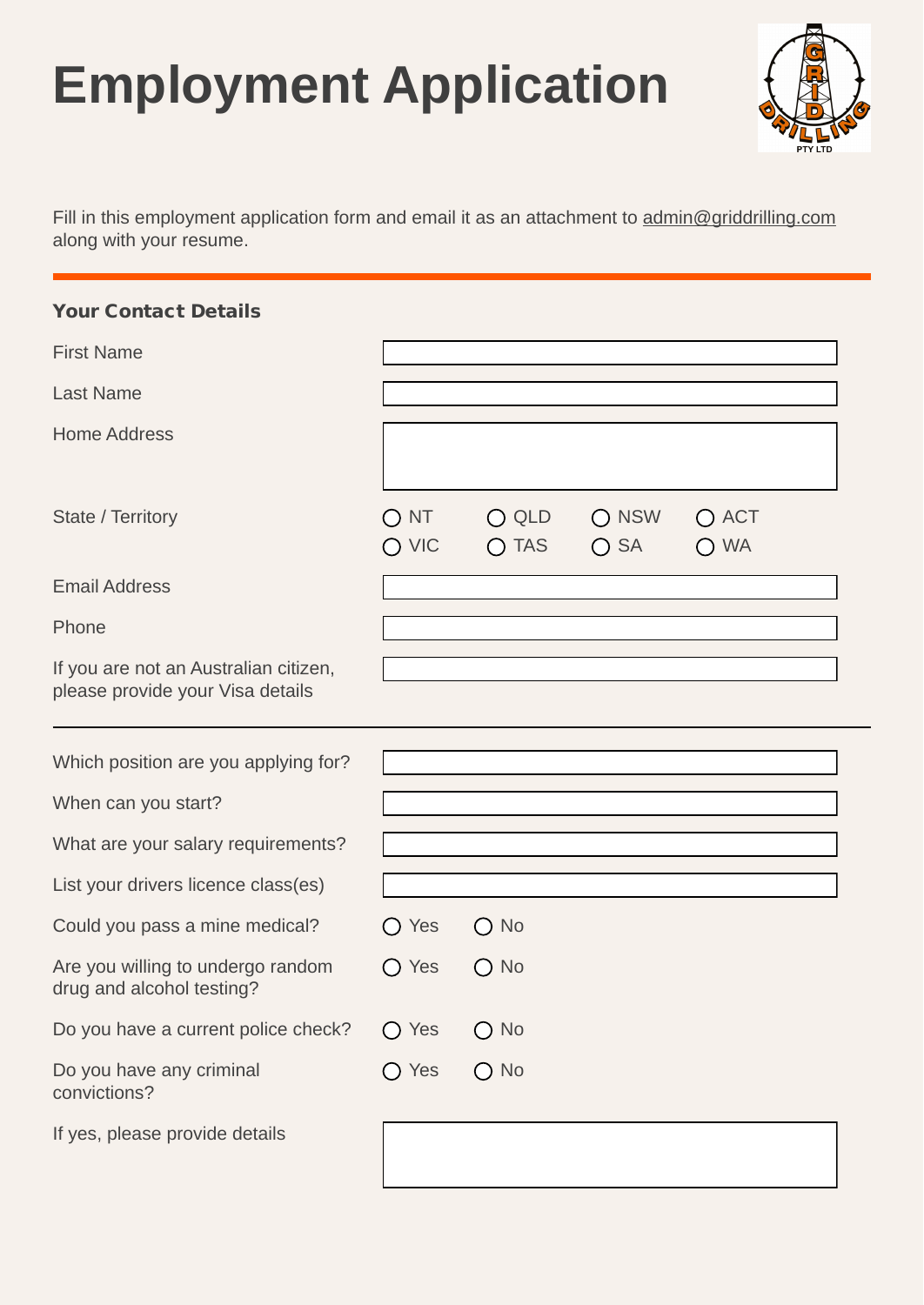## Education

| <b>Secondary School</b>                                             |  |
|---------------------------------------------------------------------|--|
| <b>School attended</b>                                              |  |
| Year graduated                                                      |  |
| Major subjects                                                      |  |
| <b>Tertiary Education</b>                                           |  |
| TAFE / University attended                                          |  |
| Year completed                                                      |  |
| Certificate / Diploma / Degree                                      |  |
| List any additional certificates,<br>diplomas, tickets you may have |  |
| <b>Previous Employment</b>                                          |  |
| <b>Company Name</b>                                                 |  |
| <b>Position held</b>                                                |  |
| Length of time employed                                             |  |
| Reason for leaving                                                  |  |
| <b>Company Name</b>                                                 |  |
| <b>Position held</b>                                                |  |
| Length of time employed                                             |  |
| Reason for leaving                                                  |  |
| <b>Company Name</b>                                                 |  |
| <b>Position held</b>                                                |  |
| Length of time employed                                             |  |

Reason for leaving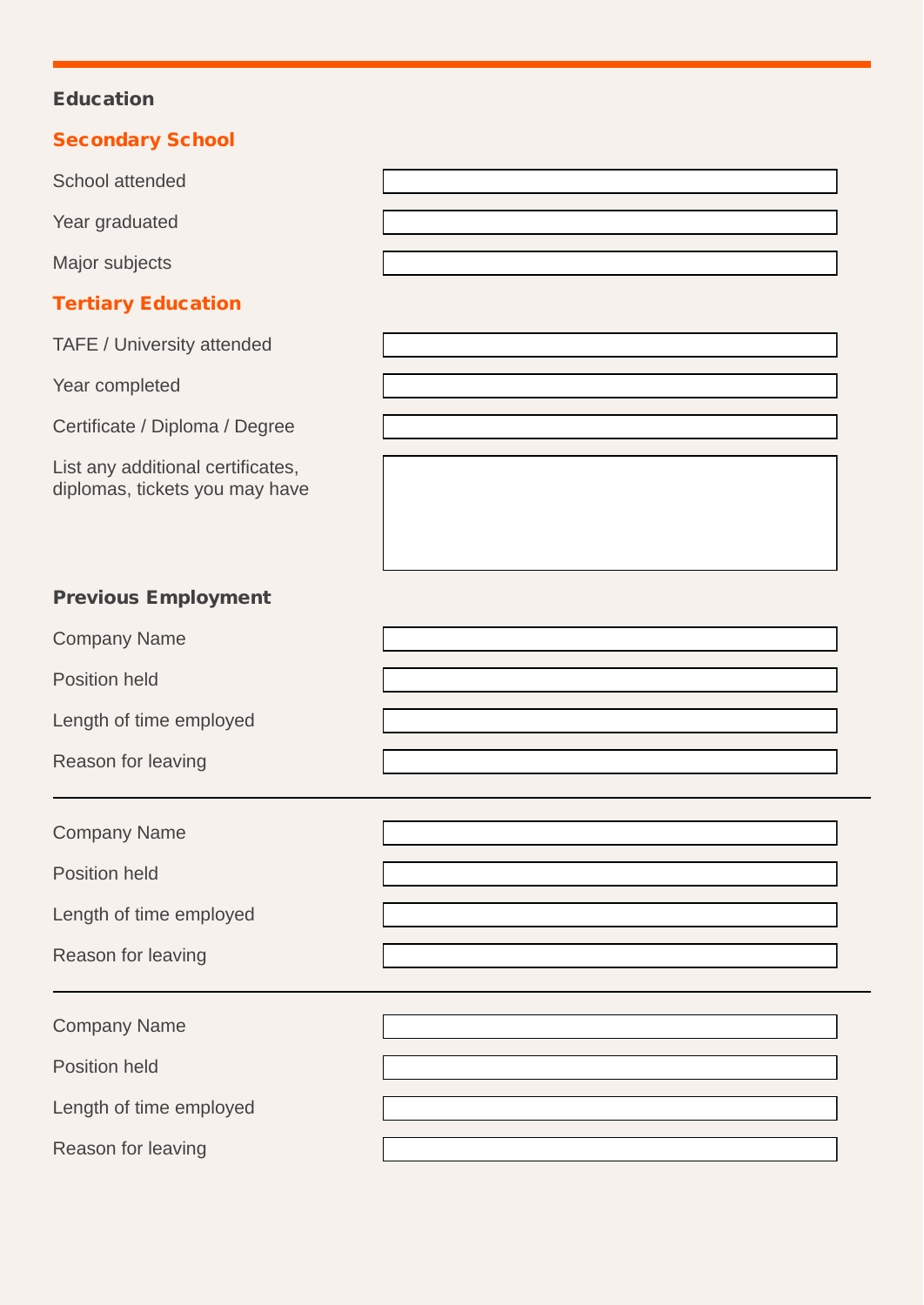## Work Experience

| Do you hold a current First Aid<br>Certificate?       | $\bigcap$ Yes | $\bigcap$ No  |
|-------------------------------------------------------|---------------|---------------|
| Have you worked in remote<br>locations?               | $\bigcap$ Yes | $\bigcap$ No  |
| Have you worked shift work before?                    | $\bigcap$ Yes | $\bigcirc$ No |
| Are you prepared to work shift work?                  | $\bigcap$ Yes | $\bigcap$ No  |
| Have you ever had any Workers<br>Compensation claims? | Yes           | $\bigcap$ No  |
| If yes, please provide details                        |               |               |

Rate your level of experience / confidence for each item listed below. One (1) being the lowest rating (no experience) and five (5) being the highest rating (very experienced / confident).

|                                 | $\overline{1}$ | $\overline{2}$                              | 3                                           | $\overline{4}$                              | 5          |
|---------------------------------|----------------|---------------------------------------------|---------------------------------------------|---------------------------------------------|------------|
| <b>Compliance with WH&amp;S</b> | ◯              | $\left(\begin{array}{c} \end{array}\right)$ | $\left(\begin{array}{c} \end{array}\right)$ | Ω                                           | ◯          |
| Diamond core                    | $\bigcirc$     | $\bigcap$                                   | $\bigcirc$                                  | $\bigcap$                                   | $\bigcirc$ |
| <b>Reverse circulation</b>      | ◯              |                                             | $\left(\begin{array}{c} \end{array}\right)$ |                                             | ∩          |
| <b>Directional</b>              | $\bigcirc$     | $\left(\begin{array}{c} \end{array}\right)$ | $\bigcap$                                   | $\bigcap$                                   | $\bigcirc$ |
| Coal                            | $\bigcap$      | Ω                                           | $\left(\begin{array}{c} \end{array}\right)$ | Ω                                           | $\bigcirc$ |
| Hard rock                       | $\bigcirc$     | $\left( \right)$                            | $\left( \right)$                            | ( )                                         | $\bigcirc$ |
| Mud rotary                      | ◯              | Ω                                           | Ω                                           | $\left(\begin{array}{c} \end{array}\right)$ | ⌒          |
| Truck driving ability           | $\bigcirc$     | $\bigcap$                                   | $\bigcap$                                   | $\bigcap$                                   | $\bigcirc$ |
| Welding                         | $\bigcirc$     | ∩                                           | $\left(\begin{array}{c} \end{array}\right)$ | $\bigcap$                                   | $\bigcirc$ |
| Fabrication                     | $\bigcap$      | $\bigcap$                                   | $\bigcap$                                   | $\bigcap$                                   | $\bigcirc$ |
| Mechanically minded             | ∩              | Ω                                           | ( )                                         |                                             | ∩          |
| Knowledge of diesel engines     | $\bigcap$      | $\cap$                                      | $\bigcirc$                                  | $\bigcap$                                   | $\bigcirc$ |
| Knowledge of pumps              |                |                                             |                                             |                                             |            |